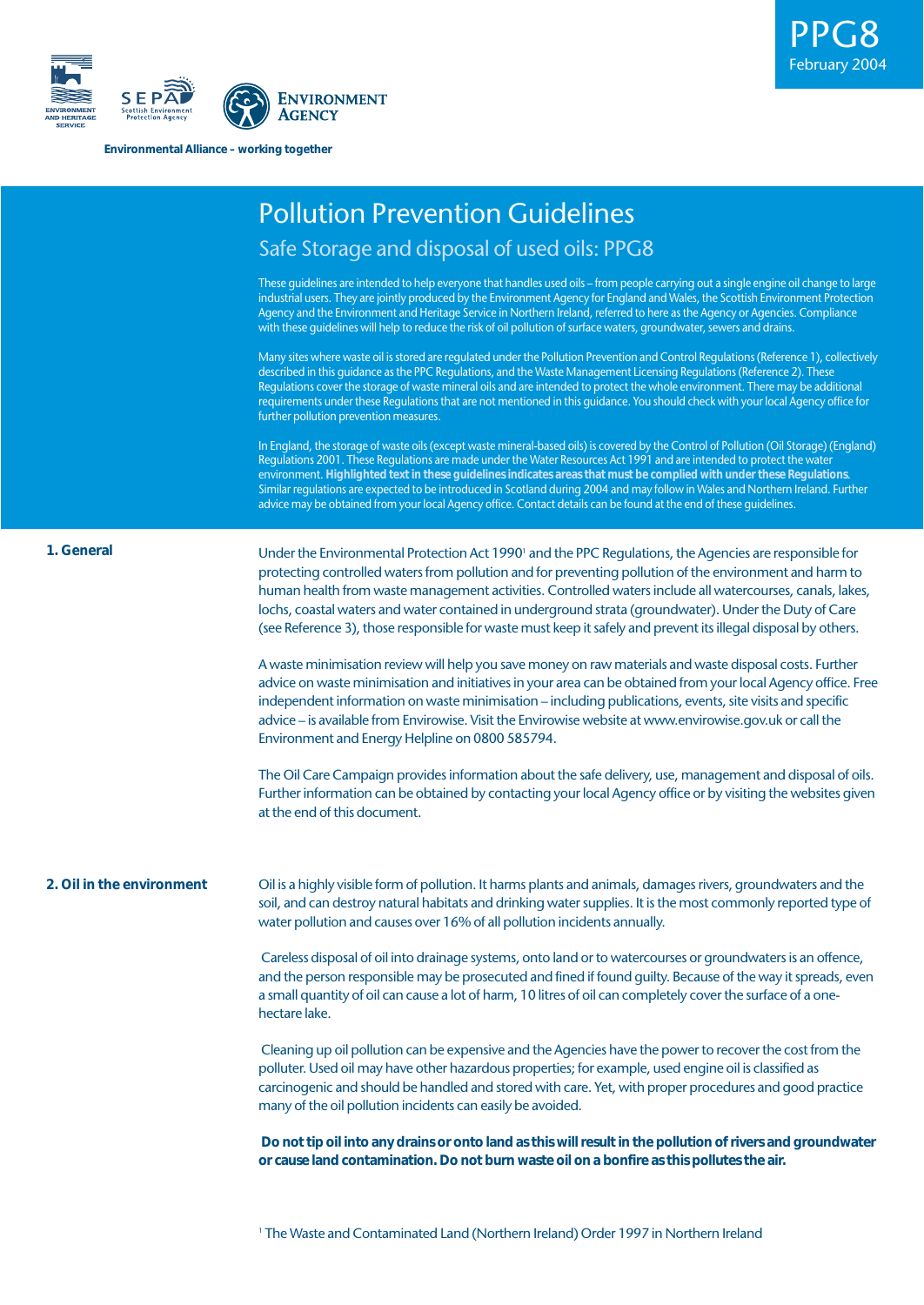# **3. Disposing of domestic used oil**

| uscu vii                                              | a. | Engine oil<br>Used oils such as engine and gearbox oil from vehicle or machine maintenance may be derived from either<br>mineral or synthetic sources. Take these oils to an oil bank for recycling. Oil banks can be found at most civic<br>amenity sites. For the location of your nearest oil bank, contact the Oil Bank Helpline on freephone 0800<br>663366 or visit www.oilbankline.org.uk for information. Alternatively, contact your local authority recycling<br>officer who should be able to tell you. Do not mix used oil with other substances such as white spirit, paint or                                                                                                                                |
|-------------------------------------------------------|----|----------------------------------------------------------------------------------------------------------------------------------------------------------------------------------------------------------------------------------------------------------------------------------------------------------------------------------------------------------------------------------------------------------------------------------------------------------------------------------------------------------------------------------------------------------------------------------------------------------------------------------------------------------------------------------------------------------------------------|
|                                                       | b. | solvents, as this makes recycling extremely difficult.<br>Vegetable oil<br>Used household oil can be disposed of in the general household waste. Oils and fats should be allowed to<br>cool before being put into the bin. They can be soaked into normal household rubbish or put into rigid<br>plastic containers. Alternatively, small amounts of vegetable cooking oil or animal fat can be used to prepare<br>food for birds by soaking or frying pieces of bread in the used oil.                                                                                                                                                                                                                                    |
|                                                       |    | Some civic amenity sites have facilities for the collection of vegetable oil. Contact your local authority<br>recycling officer for details.                                                                                                                                                                                                                                                                                                                                                                                                                                                                                                                                                                               |
|                                                       |    | Used vegetable oils must not be put into ordinary oil recycling banks at most sites as this makes the<br>entire contents of the oil bank non-recyclable.                                                                                                                                                                                                                                                                                                                                                                                                                                                                                                                                                                   |
| 4. Disposing of commercial<br>and industrial used oil |    | Used mineral oil from commercial and industrial sources will be classified as hazardous waste and may also<br>be special waste under the Special Waste Regulations (Reference 4), which impose additional specific legal<br>requirements for its movement, recovery and disposal. Movement of the waste must be accompanied by a<br>consignment note - a copy of which must be kept by everyone involved in the transfer, including the<br>Agencies; further guidance is given in A guide to the Special Waste Regulations 1996 (Reference 5).                                                                                                                                                                             |
|                                                       |    | The Special Waste Regulations are due to be replaced to fully implement the Hazardous Waste Directive<br>(91/689/EEC) in the UK. This will, amongst other things, extend the range of wastes defined as hazardous. It<br>is important to note that many wastes, which are not currently classed as special, may however be<br>hazardous. The new definition of hazardous waste already applies to certain legislation including the Duty of<br>Care (Reference 6), the Landfill Regulations (Reference 7) and the PPC Regulations (Reference 1). For the<br>Duty of Care, any waste must additionally be described in a transfer note by reference to the appropriate<br>code or category in the European Waste Catalogue. |
|                                                       |    | Seek advice on the management of oil waste and wastes containing oils from specialist contractors or from<br>your local Agency office. Alternatively visit the NetRegs website (www.netregs.co.uk).                                                                                                                                                                                                                                                                                                                                                                                                                                                                                                                        |
|                                                       | a. | Industrial oil<br>Used oil is a useful substance that, when recovered, can be used as a fuel and save resources; it should be<br>treated as such. Larger quantities of used oil such as hydraulic fluid or lubricants from lorries, buses or<br>mechanical plant should be stored securely to await collection by a registered waste carrier. There are<br>specialist companies that will collect used cutting oils, and then treat and recover the oil. Emulsified cutting<br>oils are highly polluting in water and great care should be taken in their disposal; contact a specialist<br>contractor for advice.                                                                                                         |
|                                                       | b. | Vegetable oil<br>Cooking oils from commercial users, such as caterers and fish and chip shops, must not be disposed of with<br>the general waste stream. The waste oils are not hazardous or special waste, but are subject to the Duty of<br>Care. These waste oils can be collected by specialist contractors.                                                                                                                                                                                                                                                                                                                                                                                                           |

Used vegetable oil must not be disposed of to the surface water drain and may not be discharged to the foul sewer without the prior approval of the sewer provider.

### **Garages and workshops c.**

Sites such as garages can generate large quantities of used oil. This oil can be collected by a registered waste carrier or, as an alternative in England and Wales, it may be feasible to use it as a fuel for space heating. This will require adequate storage to balance the supply with seasonal demands and will require an appropriate burner. Such installations require authorisation from the local authority. Further information on handling wastes from garages is given in PPG19 (Reference 8).

# **Transformers d.**

Electrical transformers may use specialist oil. When spent, used transformer oil is a hazardous waste. Older transformers are likely to contain polychlorinated biphenyls (PCBs), a harmful toxin that persists in the environment. If PCBs are present, the transformer oil is also likely to be classified as special waste and will require a consignment note for its movement. Seek advice on the disposal of transformer oil from specialist waste contractors.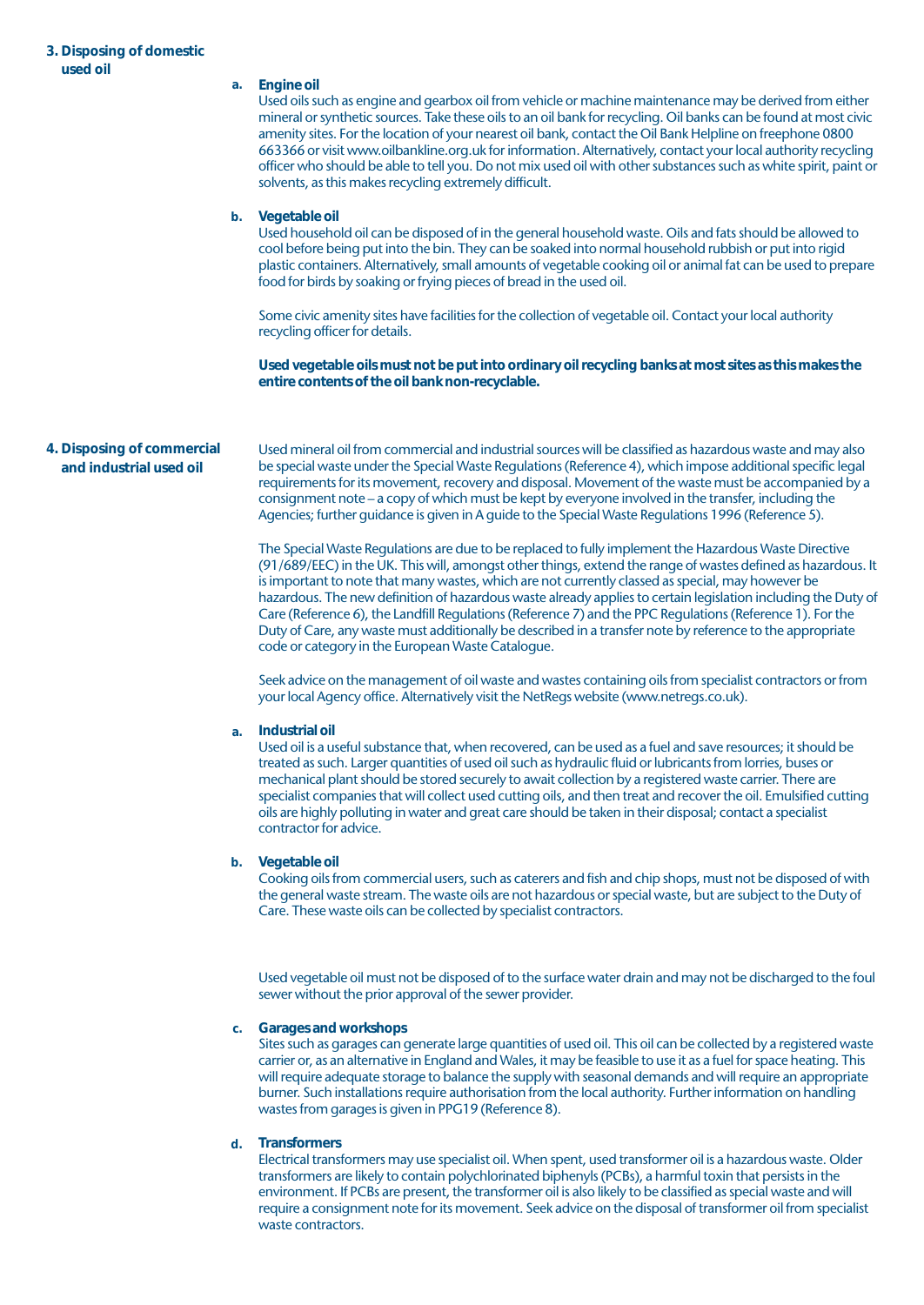# **5. Waste oil storage and pipelines**

In all cases, care must be taken to avoid spillage when transferring waste oil to storage facilities. Any spills should be dealt with using absorbent materials. The Agencies recommend that waste oil tanks and pipework are installed above ground whenever possible. This enables regular maintenance checks to be carried out more easily and leaks to be identified earlier.

#### **Above ground storage a**

In England, the above ground storage of oils (excluding waste mineral oils) in containers over 200 litres is covered by the Control of Pollution (Oil Storage) (England) Regulations 2001. These Regulations include the storage of waste synthetic and vegetable oils. Similar regulations are expected to follow in the rest of the UK. Guidelines for above ground oil storage tanks are given in PPG2 (Reference 9) and guidelines for oil stored in drums or intermediate bulk containers (IBCs) in PPG26 (Reference 10).

Storage or treatment of waste oils may be subject to the PPC Regulations. For further information in England and Wales, see Reference 11. In Scotland, contact you local Agency office. Storage of waste mineral oils is covered by exemptions under the Waste Management Licensing Regulations 1994 (as amended). These allow oil to be stored without a licence if the container does not exceed 3,000 litres and is able to prevent oil escaping to the ground or a drain. Further details are given in Reference 3.

Regardless of whether they are covered by the legislation described above, all oil storage facilities should be sited on an impervious base within an oil-tight secondary containment system such as a bund. The bund walls should be constructed without a damp-proof course or drainage outlet from the bund itself. As a minimum, the bund should be capable of containing 110% of the volume of the oil container. Where more than one container is stored, the bund capacity should be at least 110% of the largest tank or 25% of the total storage capacity, whichever is the greater. Fill pipes, funnels, draw pipes and sight gauges should be enclosed within the secondary containment system, and any tank vent pipe should be directed downwards into it.

## **Removal of bund waste b.**

Where oil is stored within a bunded area, rainwater and oil residues can build up. This build-up reduces the storage capacity of the bund and should be removed regularly by bailing from the sump or using a manually operated pump. This residue is likely to be contaminated with oil and, as such, may be hazardous waste and may also be classified as special waste. Where classified as special waste, it must be consigned under the Special Waste Regulations as described in Section 4. It is often cheaper in the long term to provide a roof for the storage facility to prevent the accumulation of rainwater.

### **Underground tanks and pipes c.**

The storage of used oils below ground is primarily covered by the Groundwater Regulations 1998 and accompanying Groundwater Protection Codes (Reference 12). These documents should be consulted whenever an underground facility is present or planned. It is good practice to provide underground oil storage facilities with measures to protect them against damage and corrosion such as a double-skin tank, double-wall piping or laying pipework in a conduit. Regular inspection and testing is vital to identify and repair any damage or leaks.

When underground waste oil storage is used or proposed, it is essential that the local environmental risks around the site are taken into account. This may affect the engineering or operational requirements necessary to reduce the chance of leaks or to identify them. Factors to consider include the local groundwater vulnerability, the proximity of water abstraction points (Source Protection Zones), and the age and storage capacity of any facility. Further information about local environmental factors is available on the Agencies' websites or from your local Agency office. Further information on storage and leak detection systems is given in PPG13 (Reference 13), Reference 14 and PPG7 (Reference 15)

## **Oily water waste d.**

Water contaminated with oil, such as that found in an interceptor or inside a bund wall, is hazardous waste and, unless the concentration of oil is very low, may need to be classified as special. Such waste will need to be dealt with by a specialise contractor and again will need to be accompanied by a consignment note.

## **6. Dealing with spills**

#### **Immediate action a.**

If you store or use any oil, you should consider the risks of a spillage and prepare a Pollution Response Emergency Plan (see PPG21; Reference 16). Keep a stock of absorbent materials (e.g. sand, earth or commercial products) on site to deal with spillages and train staff in their use.

If there is a spill, immediate action should be taken to contain the oil to prevent it entering any drains, watercourses, unmade ground or porous surfaces. Notify the Agencies by calling the Emergency Hotline on 0800 80 70 60. Do not hose the spillage down or use any detergents.

# **Used oil absorbents b.**

Where absorbents, (e.g. sand, oil pads or booms) have been used to absorb a leak or contain a spill, the contaminated waste absorbent is likely to be classified as hazardous waste. It may also be special waste if it has been used to absorb an oil that is itself classified as special. These wastes must be disposed of at a suitably authorised waste management facility.